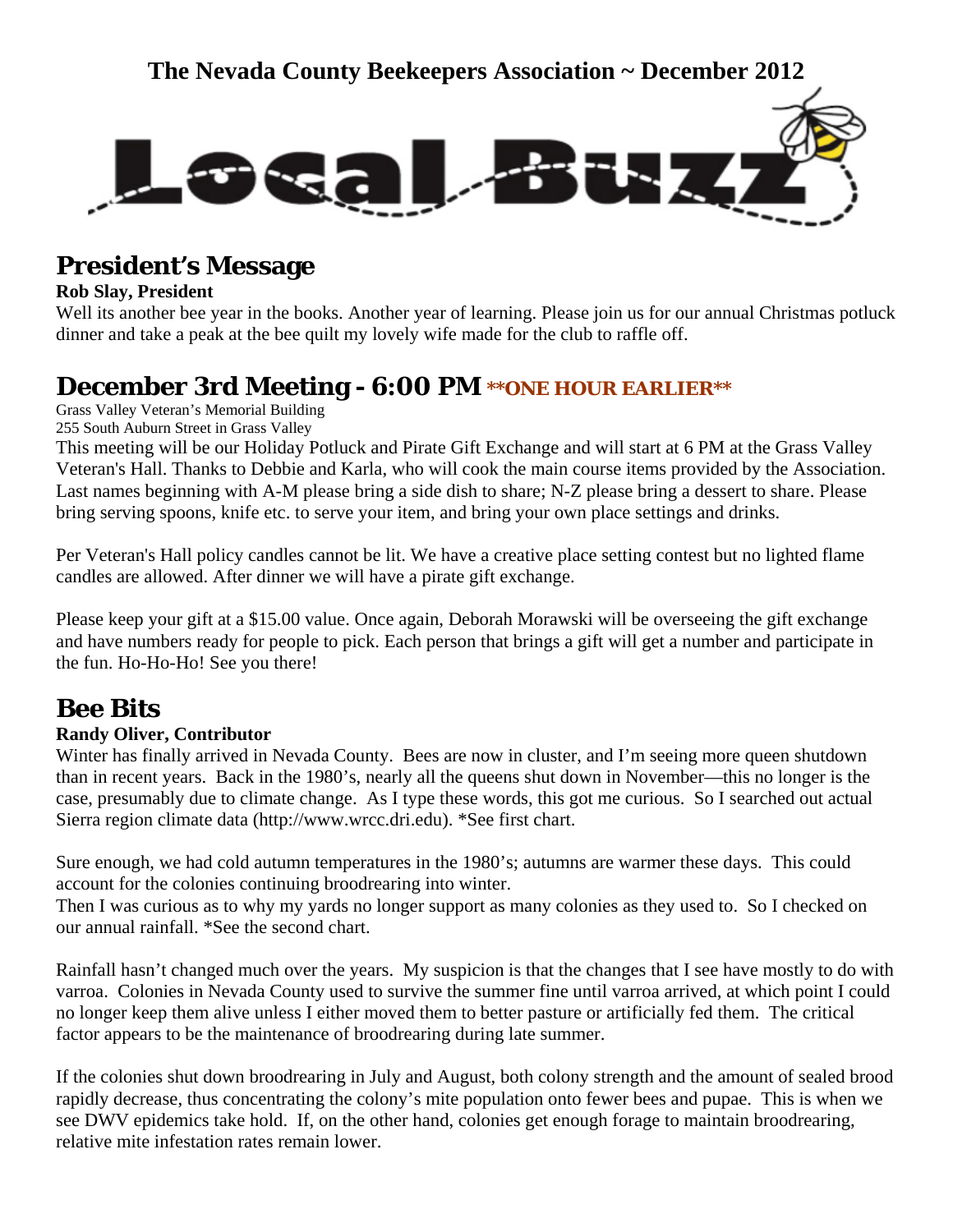But this all depends upon the seasonal behavior of your bee stock. I find that the Russian bees respond to the summer dearth by shutting down broodrearing, and then using that opportunity to scour off the mites by grooming. So in the case of Russians, they take advantage of the summer dearth to keep mites in check. Anyway, colonies are now into full winter mode. It's best not to disturb them unless the weather is warm enough that they are flying. You should heft each hive for weight throughout the winter, and give them combs of honey or heavy syrup if they start to get light. Generally, they don't start to lose weight seriously until January.

I'm freshly returned from the California Beekeepers state convention. Not much new to report except for a recently completed study at U.C. Davis designed by Eric Mussen, and performed by Dr. Brian Johnson. In short, they started 200 nucs on fresh foundation, feeding them sugar syrups, and different antibiotic treatments. They found that as far as colony growth was concerned, hitting them hard with a mixture of all the antibiotics upon installation didn't hurt them, and that feeding dog probiotics didn't help them. They did better on Mann Lake's 50:50 sucrose:HFCS blend than they did on sucrose alone.

**Note:** On Nov. 22nd I was surprised Thanksgiving morning to see bees working paperwhites (Narcissus) in my yard! Paperwhites don't normally bloom until early spring—at least after the winter solstice.

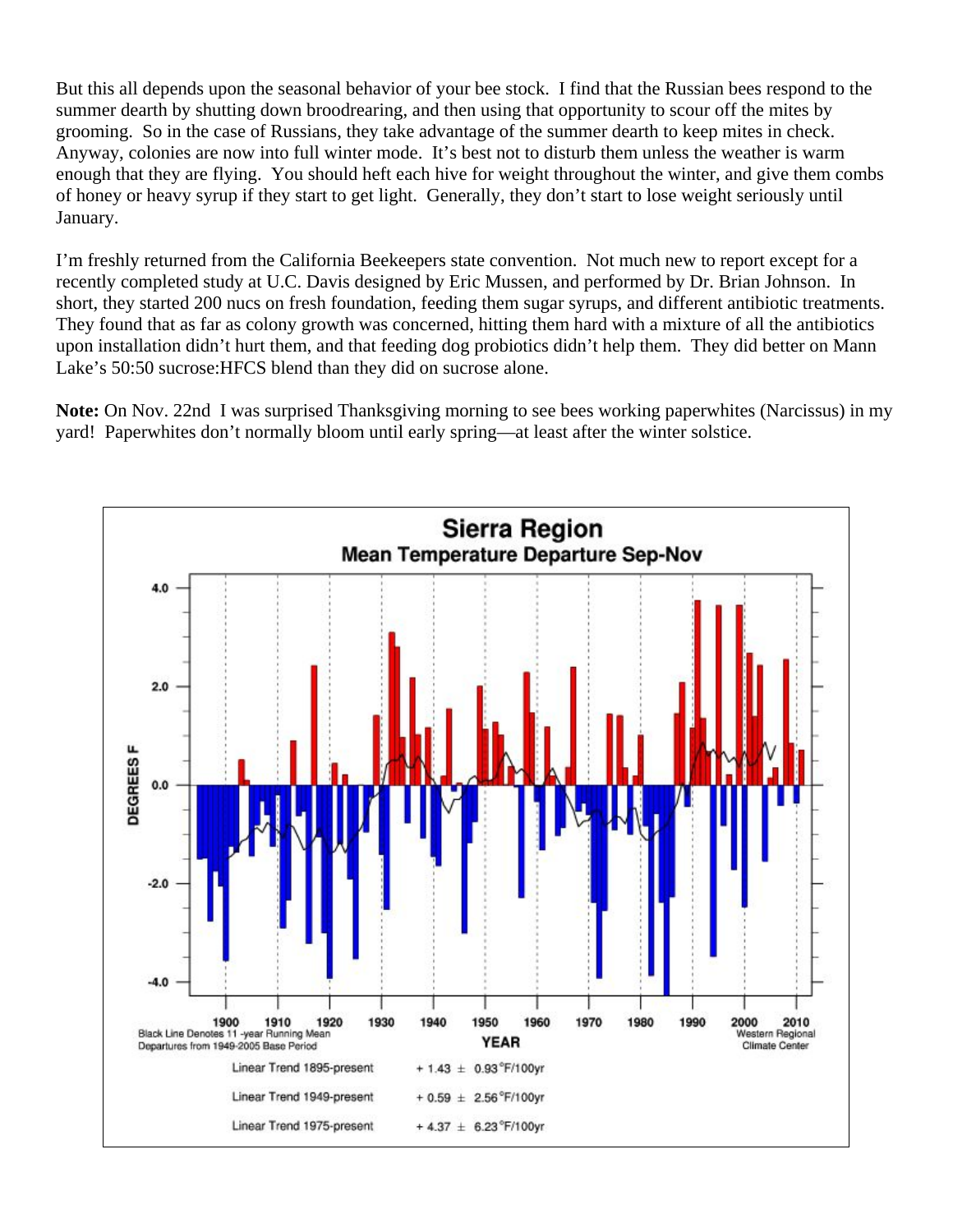

## **From the Librarian**

### **Tynowyn Slattery, Librarian**

The library books are checked out for a month, which can be extended by another month by calling, or preferably, e-mailing me. If problems arise with returning material it can be mailed to:

Tynowyn Slattery, 20493 Rome Road, Nevada City, CA 95959, 530-265-6318 - swoolman@saber.net

# **Raffle Prizes**

### **Karla Hanson, Coordinator**

Thank you all for bringing some great items for our raffles, keep it coming. Plants, eggs, jewelry, soaps, bee items, jams, beautiful metal garden art, the list goes on and on... Thanks to everyone!

# **Club Membership**

### **Janet Brisson, Treasurer**

If you are a new member and want to sign up but can't make it to the meeting, you can sign up on line at NCBEES.net or email Janet at [rubes@countryrubes.com](mailto:rubes@countryrubes.com)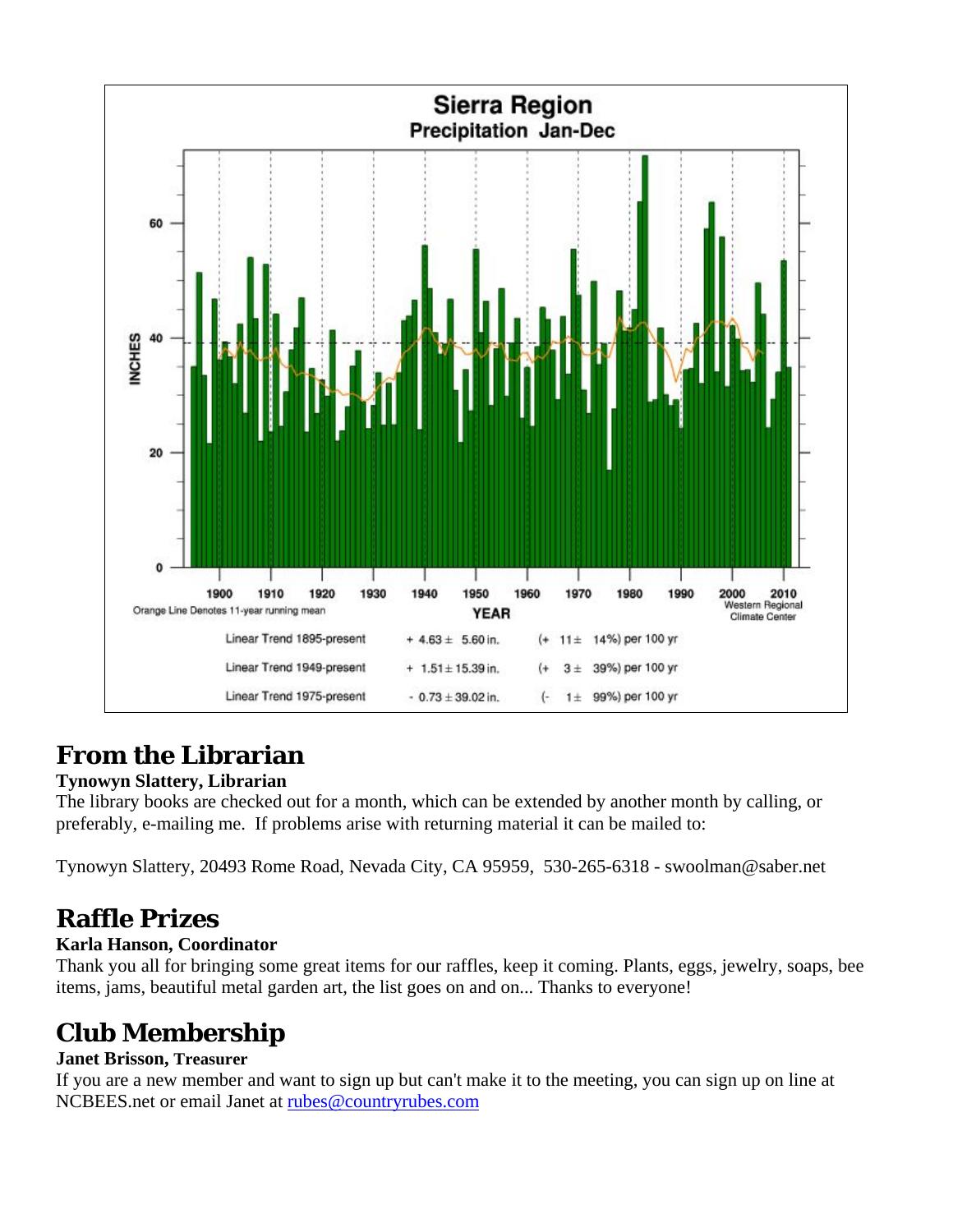## **Country Rubes Combo Screened Bottom Boards**

Special NCBA Club Price! Call Janet [f](mailto:rubes@countryrubes.com)or details. 530- 913-2724 or [rubes@countryrubes.com](mailto:rubes@countryrubes.com)

### **Honey Extraction House**

A to Z Supply has a honey extraction house available for rent. Equipment is provided and the room is heated and there's lots of hot water for clean up. For more information: 530.273.6608



I overbought and have some for sale at cost. They are \$3.80 per 2 strips. I Can bring to them to the meeting or you can pickup. Call Brion Dunbar 530/470-8691



- American dealer for Sheriff suits
- Gifts—bee themed children's wear, tableware, garden décor
- Books—children's beekeeping, homemade cosmetics, candles
- Beeswax candles, molds, waxes, dyes, scents, and wicks
- Honeycomb sheets for rolling candles—35 colors

2110 X Street, Sacramento, CA 95818 (916) 451-2337 fax (916) 451-7008 Webpage at [www.sacramentobeekeeping.com/](http://www.sacramentobeekeeping.com/) email:[info@sacramentobeekeeping.com](mailto:%20info@sacramentobeekeeping.com) Open Tuesday through Saturday 10:00 – 5:30 Mail Orders Receive Quick Service

# **Meeting Minutes**

**Jack Meeks, Secretary** From November 5, 2012

MOTION Janet Brisson: Donate \$120 for four Heifer Int'l .beekeepers packages. Tabled since uncertain whether compatible with local bees ?African? and with hive type ?Langstroth box design? in destination area.

Finance: Janet Brisson: Sept. Bal \$3721.80; Inc\$389.50; Exp\$799.00 Sept. End \$3312.30. Oct. Start \$3312.30; Inc\$00; Exp\$250.97; Oct. End \$3061.33.

Xmas Party 6PM not 7PM Monday Dec 3 Potluck and Pirate Gift (wrapped, no ID) Exchange.

2013 Dues \$15 e-mail; \$20 postal mail

2013 Officers nominations Pres, Jeremiah Farrell, other officers renew their positions. Board of Directors:Rob Slay, Debra Morawski, Randy Oliver, Karla Hanson. All nominated by voice vote.

PROGRAM Traci Sterling "Apitherapy" Traci showed photos and explanations of bee sting therapy for arthritis, shingles, asthma, fibromyalgia, multiple sclerosis and other pain conditions of immune system.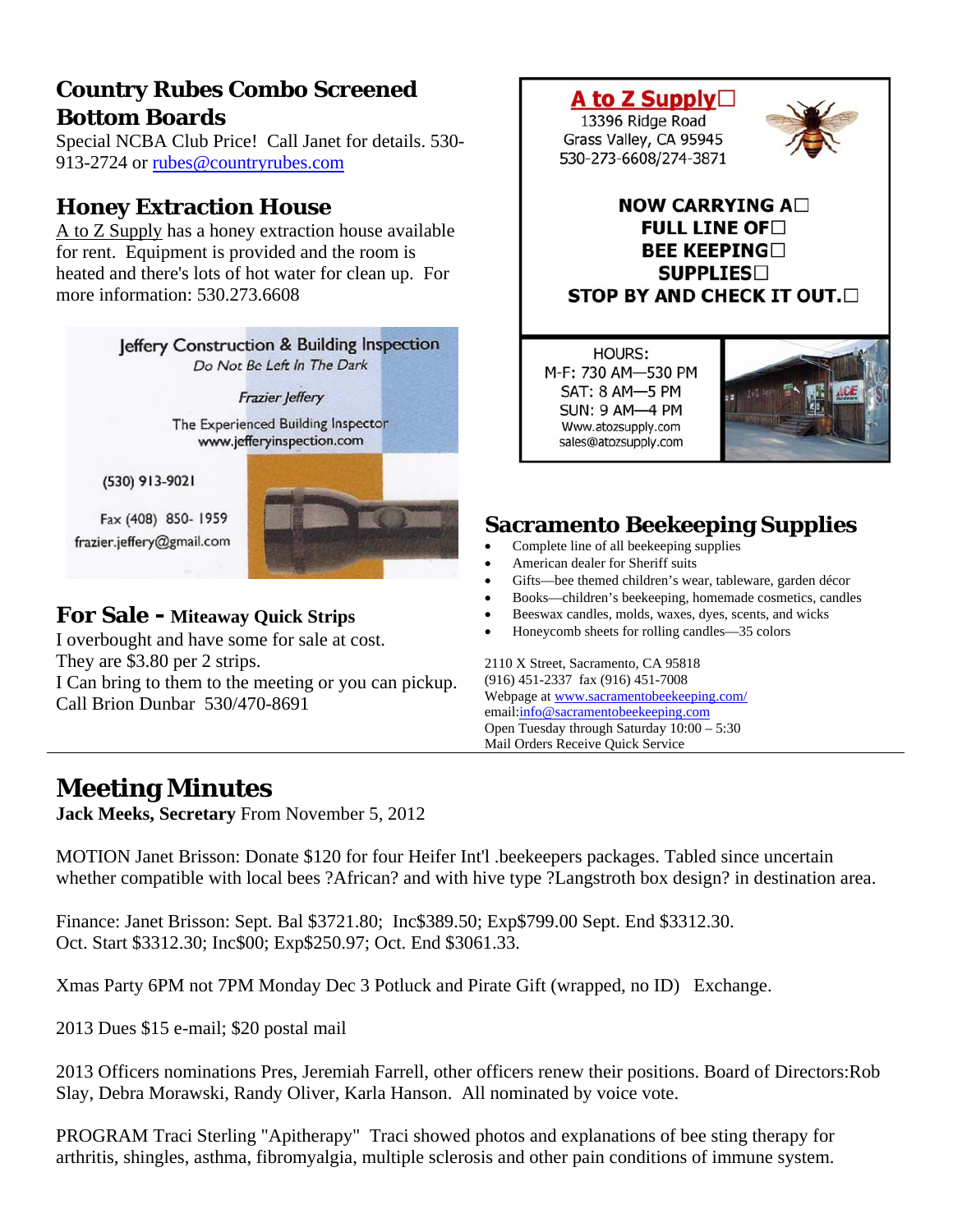# **This Month's Recipe**

### **Submitted by Leslie Gault**

Here is some info on substituting honey in recipes plus two recipes.

### **Substituting Honey in Recipes**

Baking with honey not only sweetens baked goods, but also helps extend shelf life. To substitute honey in your favorite recipe, the National Honey Board recommends:

- Honey's acidic nature requires the addition of a small amount of baking soda (about 0.2 ounces or one teaspoon of baking soda per 12 ounces or one cup of honey).
- Honey can replace up to one-half of the granulated sugar in a recipe, and in some bakery foods, honey can replace all of the sugar.
- Reduce the liquid called for in a formula by one-quarter cup  $(2 \text{ ounces})$  for each cup  $(12 \text{ ounces})$  of honey used.
- When honey is added to a formula, reduce oven temperatures by  $25\hat{A}^{\circ}F$  to prevent over-browning.

### **Pumpkin Honey Bread**

1 cup honey

1/2 cup butter or margarine, softened

1 can (16 oz.) solid-pack pumpkin

4 eggs

- 4 cups flour
- 4 teaspoons baking powder
- 2 teaspoons ground cinnamon
- 2 teaspoons ground ginger
- 1 teaspoon baking soda
- 1 teaspoon salt
- 1 teaspoon ground nutmeg

In large bowl, cream honey with butter until light and fluffy. Stir in pumpkin. Beat in eggs, one at a time, until thoroughly incorporated. Sift together remaining ingredients. Stir into pumpkin mixture. Divide batter equally between two well-greased 9 x5 x 3-inch loaf pans. Bake at  $350\hat{A}^{\circ}F$  for 1 hour or until a wooden pick inserted in center comes out clean. Let loaves cool in pans for 10 minutes; invert pans to remove loaves and allow to finish cooling on racks.

### **Bees as Food FAO AGRICULTURAL SERVICES BULLETIN No. 124**

Adult and larval honeybees contain reasonable amounts of protein and are non-toxic. They could therefore serve as a direct food source once the beekeeper has no more need for extra bees or brood, or when undesired colonies have to be removed. Honeybee brood of all ages is eagerly consumed by honey hunters in Africa and Asia and is generally considered a delicious treat. For several cultures, brood is said to form a considerable part of the diet (Hill et al., 1984 and Bailey, 1989; as cited in Schmidt and Buchmann, 1992). In China and Japan, drone larvae are canned for export or, after being covered in chocolate, become a sweet treat. Bee brood is regularly sold alongside honey in markets in many parts of Asia (Schmidt and Buchmann, 1992).

Whether fresh, boiled or fried, larvae have a rich nutty flavour. When fried, they maintain their shape and become nice and crunchy. Eating insects in general is considered normal in many cultures, while others have developed strong inhibitions to this practice.

*The makings for a new holiday recipe? Let us know how that goes...*